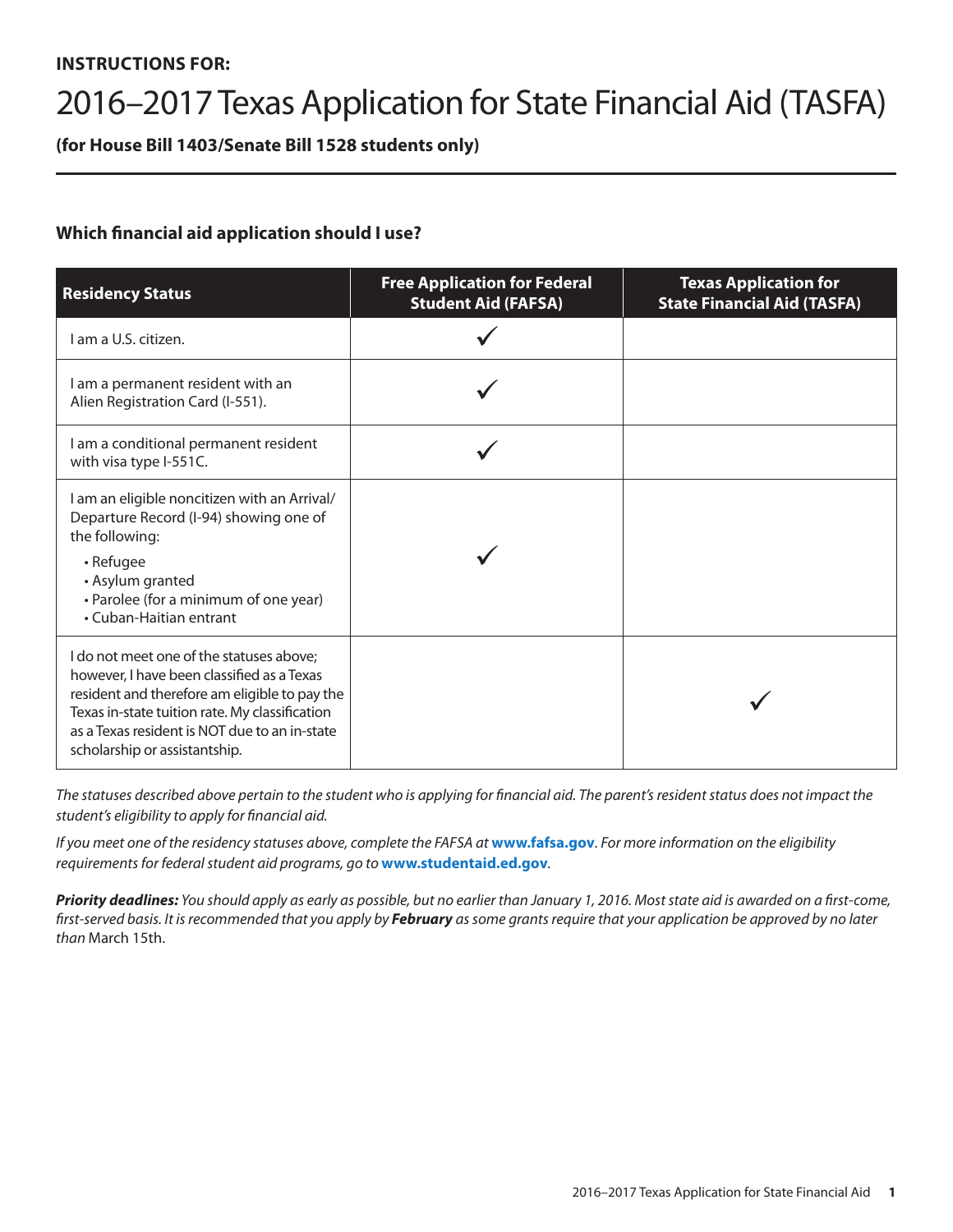# **Student's Checklist**

- **1. Apply for admissions:** Complete your admissions application prior to completing the Texas Application for State Financial Aid (TASFA).
- **2. Confirm your eligibility for House Bill 1403/Senate Bill 1528:** Contact the appropriate office, typically the registrar's or admissions office of your college or university, in order to find out if you meet the requirements to be classified as a Texas resident under House Bill 1403/Senate Bill 1528.
- **3. File taxes**: The Internal Revenue Service (IRS) requires you and/or your parents to file a tax return if either you or your parents **meet the income thresholds established annually by the IRS. For more information regarding income thresholds, go to www. irs.gov** and see IRS Publication 17, Table 1-1: Filing Requirements for Most Taxpayers.

 *Request an individual taxpayer identification number (ITIN)*: Individuals who do not have a Social Security Number can apply for an ITIN using a W-7 Tax Form. For more information, go to **www. irs.gov**.

- **4. Register with the Selective Service (males only)**: If you are a male between the ages of 18 and 25, you must register with the Selective Service. You can obtain a registration form at your local post office.
- **5. Check Appendix A of TASFA**: Appendix A contains the list of schools that currently accept the TASFA. If the college or university that you plan to attend is not on this list, check with the college's financial aid office to determine which application the college prefers. You will most likely have to complete a paper copy of the Free Application for Federal Student Aid (FAFSA).
- □ **6.** Complete the TASFA: Complete the TASFA. Print the completed form and **mail it** to the college or university you plan to attend. You are only required to submit the application piece (without the instructions) to your college or university. Do not leave any blanks. Enter "N/A" if a question does not apply to you.
	- **a. If you are male, attach a copy of proof of registration with Selective Service**: Attach a copy of the registration acknowledgement card to the TASFA. Your college will not be able to release state funds until you provide them with your acknowledgement card.
	- **b**. **Attach a copy of 2015 income tax return(s) and tax transcript:** If you are required to file taxes, the college will not process your TASFA until you provide a copy of your tax return(s) and W-2's.
	- **c. Order a free copy of tax return transcript**  To order a tax transcript, go to **www. irs.gov** or call 1-800-908-9946.
	- **d. Include cash earnings:** *If you and/or your parents did not have to file a federal income tax return*, but earned wages which were paid in cash, report those **cash earnings on item 33** of the TASFA.
- **7. Follow up on your TASFA:** To check the status of your application, contact your college's or university's financial aid office. Contact information can be obtained by visiting the college's website. College/university websites are provided on Appendix A of the TASFA.

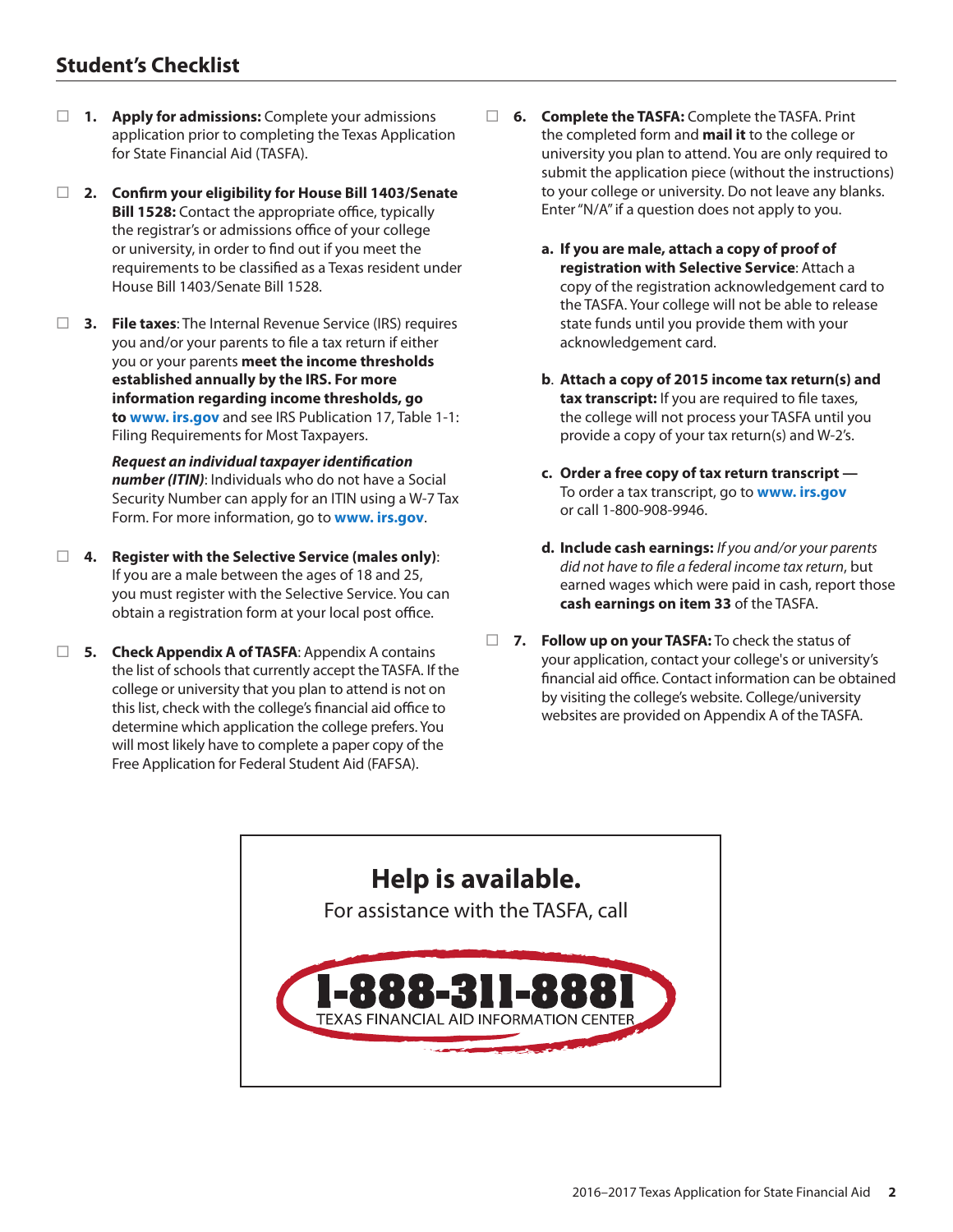# **Instructions**

*Section I: Student Information*

**1.** *Were you born before January 1, 1993?*  Note that if you were born on **January 1, 1993**, you should answer "No."

**2.** *As of today, are you married?* 

Answer "Yes" if you are married as of the date that you complete the application. Answer "Yes" if you are separated but not divorced.

In the state of Texas, common-law marriages are recognized. Therefore, if you meet the state's requirements to be considered common-law married, answer "Yes" to this question. For more information on common law marriage in Texas, go to **www.co.travis.tx.us/dro/common\_law.asp**.

## **3.** *Are you in a graduate program of study?*

You should answer "Yes" if you will be enrolled in a master's or doctoral program in the initial term you attend in the **2016–2017** academic year. If you will be finishing your bachelor's degree in the initial term of the academic year and then moving on to a master's or doctoral degree you should first answer "No." Once you have completed the bachelor's degree, you must notify the financial aid office at the college or university that you will be attending.

**4.** *Do you have at least one child that you support?*  Answer "Yes" if you have at least one child who receives at least 50% of his or her financial support from you. An applicant whose unborn child will be born before the end of the academic year (**June 30, 2017)** may answer "Yes." Note that financial support is the issue here; it does not matter whether the child lives with you or not.

- **5.** *Do you have dependents other than a child or spouse?*  **Answer "Yes"** only if at least one dependent lives with you and receives more than half of their support from you, now and through **June 30, 2017.**
- **6.** *Are you or were you an orphan or ward of the court?*  Answer "Yes" if at any time since you turned age 13,
	- You had no living parent (biological or adoptive) even if you are now adopted;
	- You were in foster care even if you are no longer in foster care today or;
	- You were a dependent/ward of the court even if you are no longer a dependent/ward of the court today.

The financial aid administrator at your school may require you to provide proof that you were in foster care or a dependent or ward of the court.

**7 & 8.** *As determined by a court in Texas, are you or were you an emancipated minor or in legal guardianship?*  Answer **"Yes"** if you can provide a copy of the court's decision that as of today you are an emancipated minor or are in legal guardianship.

> Also, answer "**Yes"** if you can provide a copy of a court's decision that you were an emancipated minor or were in legal guardianship immediately before you reached the age of being an adult in Texas. The court must be located in your state of legal residence at the time the court's decision was issued.

> Answer **"No"** if you are still a minor and the court decision is no longer in effect or the court decision was not in effect at the time you became an adult. The financial aid administrator at your school may require you to provide additional information such as a copy of the court's decision.

# **9, 10, & 11.** *Are you an unaccompanied youth who was homeless or at risk of being homeless?*

Answer **"Yes"** if you received a determination at any time on or after July 1, 2015, that you were an unaccompanied youth who was homeless or, for question 11, at risk of being homeless.

- Homeless means lacking fixed, regular, and adequate housing, which includes living in shelters, motels, or cars, or temporarily living with other people because you had nowhere else to go.
- Unaccompanied means you are not living in the physical custody of your parent or guardian
- Youth means you are 21 years of age or younger or you are still enrolled in high school as of the day you sign this application.

Answer **"No"** if you are not homeless or at risk of being homeless, or if you do not have a determination. You should contact your financial aid office for assistance if you do not have a determination but believe you are an unaccompanied youth who is homeless or are an unaccompanied youth providing for your own living expenses who is at risk of being homeless.

The financial aid administrator at your college may require you to provide a copy of the determination if you answered "Yes" to one of these questions.

# *Section II: Household Information*

**12.** *If you are classified as a dependent student (according to Section I of this application), list the names and ages of ALL family members, including your parent(s), who will be supported by your parent(s) from July 1, 2016 to June 30, 2017.*

These should include:

- yourself
- your custodial parent (your mother or father)
- your custodial parent's spouse (e.g., your mother or stepmother, or father or stepfather)
- any dependent child under the age of 18 who lives in your custodial parent's household
- any sibling who is a dependent student attending college
- any other person receiving more than 50 percent of his or her financial support from your custodial parent

If you are classified an *independent student* (according to Section I of this application), list the names and ages of ALL family members in your household whom you will support from **July 1, 2016, to June 30, 2017**, including:

- yourself
- your spouse
- any dependent child under the age of 18 who lives with you
- any dependent child of your spouse
- any other person receiving more than 50 percent of his or her financial support from you or your spouse

For any *dependent student* who is attending college on at least a half-time basis, write the name of the college. Do not include your parent if he or she is going to college. Attach an additional sheet if necessary.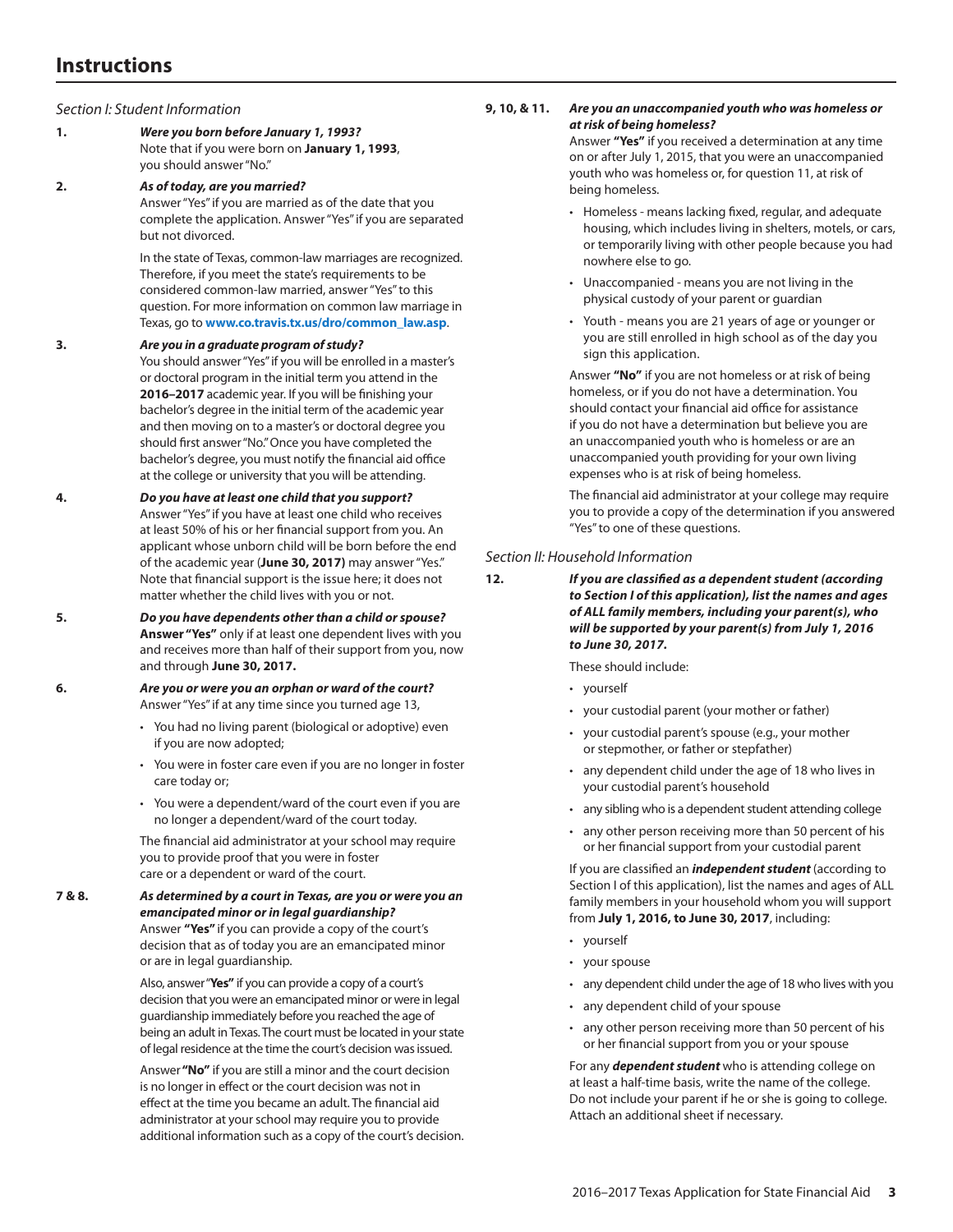A *foster parent, a legal guardian*, or a *grandparent or other relative* is **not** considered a parent for purposes of filing this application **unless** that person has legally adopted the student. A person who has been granted power of attorney for a student is not a legal guardian.

# *Section III: Additional Information*

# **13.** *As of today, are you or your spouse a dislocated worker?*  In general, a person is considered a dislocated worker if he

or she meets one of the following conditions. The person:

- Has lost his or her job.
- Has been laid off or received a lay-off notice from his or her job.
- Is receiving unemployment benefits due to being laid off or losing a job and is unlikely to return to a previous occupation.
- Is self-employed but is unemployed due to economic conditions or natural disaster.
- Is a displaced homemaker. A displaced homemaker is generally a person who previously provided unpaid services to the family (e.g., stay-at-home mom or dad), is no longer supported by the husband or wife, is unemployed or underemployed, and is having trouble finding or upgrading employment.

If a person quits work, generally he or she is not considered a dislocated worker.

Answer "Yes" to question 13 if you are, or your spouse is, a dislocated worker.

Answer "No" to question 13 if neither you nor your spouse is a dislocated worker.

Answer "Don't know" to question 13 if you are not sure whether you or your spouse is a dislocated worker. You can contact your financial aid office for assistance in answering this question. The financial aid administrator may require you to provide proof if you answer Yes to question 13.

# **14.** *Did you work in 2015?*

If you worked during the year (e.g. January 1, 2015– December 31, 2015), your college will need to know your earnings and whether you filed a tax return and/or received a W-2 form from the IRS. Be prepared to provide documentation of your earnings.

# *Did you file a U.S. federal or foreign income tax return for 2015?*

Indicate whether you have already completed, are going to complete, or will not file a tax return for 2015. If "Yes," you must attach a copy of your tax return, tax transcript, and W-2's to this application.

# **15.** *What is your marital status?*

Report your marital status as of the date you sign your TASFA.

# **16.** *Have you been convicted of a felony or a crime involving a controlled substance?*

This question asks whether you have been convicted of a felony or offense involving a controlled substance (e.g. drugs, alcohol). If you answer "Yes" to this question, you must complete Worksheet 1: Confirmation of Eligibility found at **[www.aie.org/State/TASFA/](http://www.aie.org/State/TASFA/)**. Sign and return the completed form to the financial aid office.

**17.** *Do you have authorization to work in the U.S.?* If you have been approved for Deferred Action of Childhood Arrivals (DACA), you could be eligible for the Texas College Work-Study Program. Your college will require proof of your authorization to work in the U.S. (e.g. copy of your SSN card).

**18.** *What are your housing plans for 2016–2017?*  Indicate whether you will be living on campus, living off campus, or living at your parent's or relative's home.

# **19.** *At the start of the 2016–2017 academic year, indicate whether you will be enrolled:*

- Full time 12 credit hours or more
- 3/4 time 9-11 credit hours
- 1/2 time 6-8 credit hours or
- Less than 1/2 time less than 6 credit hours

# *20. Have you received funds from TEXAS Grant, TEOG or Top 10% Scholarship Program while attending a prior institution?*

In determining your awards package, schools will take into consideration your receipt of these funds at a prior institution. Depending on the availability of funds, you may qualify for additional funds at the current institution. Also, if you are a transfer student who graduated with an Associates degree prior to attending the current institution, you must enter the date that you received the Associates degree.

# **21.** *Did your parents work in 2015?*

If at least one of your parents worked during the year (e.g. January 1, 2015 – December 31, 2015), your college will need to know their earnings and whether they filed a tax return and/or received a W-2 form from the IRS. Be prepared to provide documentation of your parent's earnings.

# *Did your parents file a U.S. federal or foreign income tax return for 2015?*

Indicate whether your parent(s) have already completed, are going to complete, or will not file a tax return for 2015. If "Yes," you must attach a copy of your parent's tax return, tax transcript, and W-2's to this application.

**22.** *As of today, are either of your parents a dislocated worker?*  In general, a person is considered a dislocated worker if he or she meets one of the following conditions. The person:

- Has lost his or her job.
- Has been laid off or received a lay-off notice from his or her job.
- Is receiving unemployment benefits due to being laid off or losing a job and is unlikely to return to a previous occupation.
- Is self employed but is unemployed due to economic conditions or natural disaster.
- Is a displaced homemaker. A displaced homemaker is generally a person who previously provided unpaid services to the family (e.g., stay-at-home mom or dad), is no longer supported by the husband or wife, is unemployed or underemployed, and is having trouble finding or upgrading employment.

If a person quits work, generally he or she is not considered a dislocated worker.

Answer "Yes" to question 22 if either of your parents is a dislocated worker.

Answer "No" to question 22 if neither of your parents is a dislocated worker.

Answer "Don't know" to question 22 if you are not sure whether either of your parents is a dislocated worker.

You can contact your financial aid office for assistance in answering this question. The financial aid administrator may require you to provide proof if you answer Yes to question 22.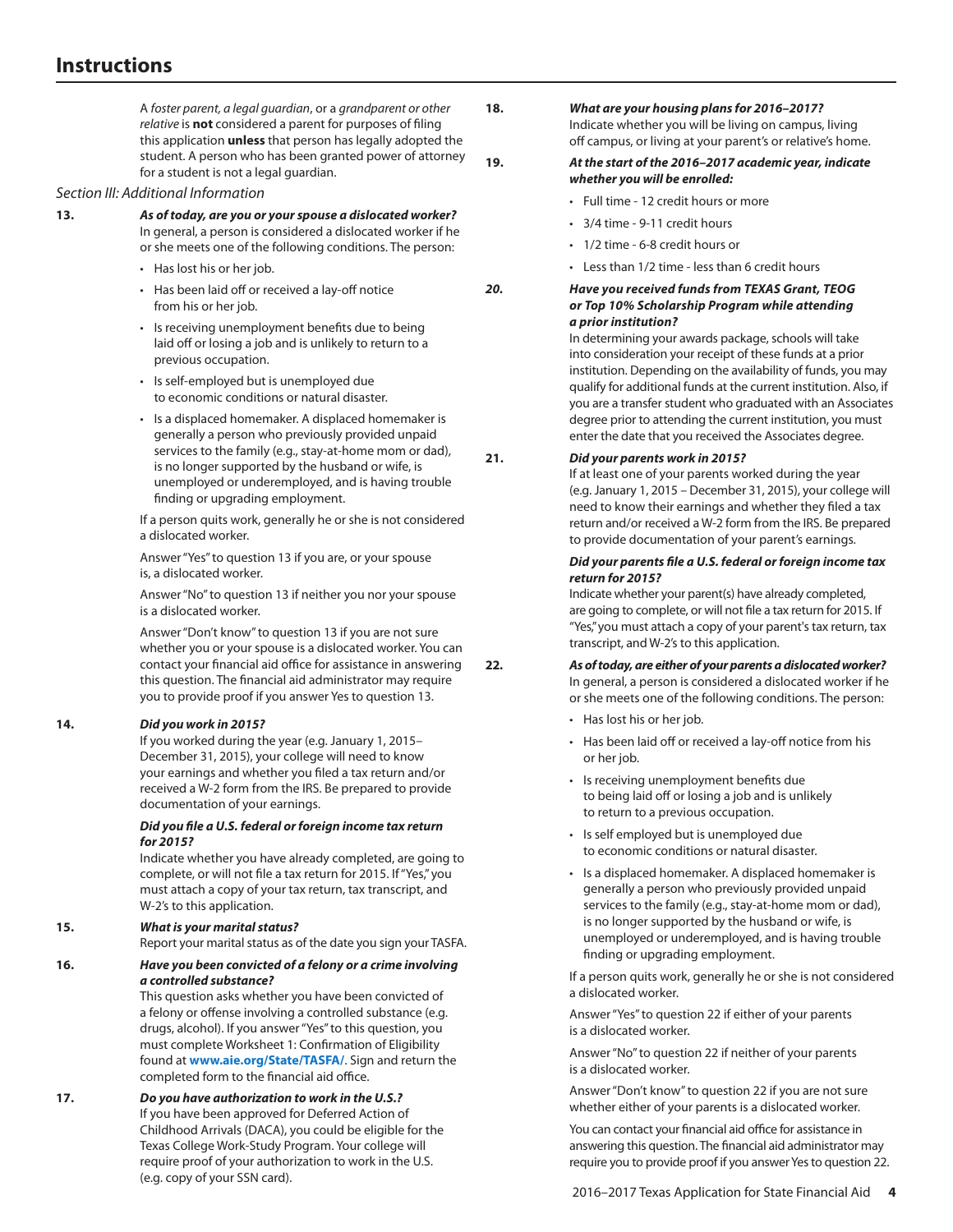# **Instructions**

## **23.** *What is your parent's marital status?*

If your parents are married, as defined by the Defense of Marriage Act (DOMA), select "married/remarried" and include income information for both parents in sections IV and V. If your parents are divorced, but have remarried, please include income information for your custodial parent and his/her current spouse.

If your parents (biological and/or adoptive) are not married to each other and live together, select "unmarried and both parents living together," and provide information about both of them regardless of their gender.

# *24–27. Father's/mother's highest level of education completed and date of birth*

Some institutional programs use the information provided here to offer aid to first-generation college students.

*Section IV: Untaxed Income, Income Exclusions, and Assets*

# **Part A: Annual Untaxed Income**

**28.** *Child support received*

Report child support that you and either your spouse or your parent(s), as applicable, received for all children during 2015. Do not include foster care or adoption payments.

#### **29.** *Tax exempt interest income* If you filed a tax return, you can find it on IRS form

**1040-line 8b** or **1040A line 8b**.

# **30.** *Housing, food, and other living allowances*

Housing, food, and other living allowances provided to you or your parents must be reported when they are part of a compensation package received for a job. Include cash payments and cash value of benefits. If you received free room and board in 2015 for a job, you must report the value of the room and board as untaxed income. (For this category, "housing allowances" excludes rent subsidies for low-income housing.)

## **31.** *Other untaxed income not reported, such as worker's compensation, disability*

Don't include student aid, earned income credit, child tax credit, untaxed Social Security benefits, Workforce Investment Act educational benefits, combat pay (if you are not a tax filer), benefits from flexible spending arrangements (e.g., cafeteria plans), foreign income exclusion, or credit for federal tax on special fuels.

**32.** *Money you received (or bills someone else paid for you) not reported elsewhere on this form* Report any **cash** support that you (the student) receive from

a friend or relative. Cash support includes payments made on your behalf. For instance, if your aunt pays your rent or utility bill that you would otherwise be obligated to pay yourself, you must report that financial support in this section.

**33.** *List any income that was paid in cash or other means for which a tax return was not filed or a W-2 form was not provided (i.e., wages not listed on taxes or W-2 forms).* 

# **Part B: Annual Income Exclusions**

## **34.** *Child support paid*

Report any child support payments **paid** by you and either your spouse or your parent(s), as applicable, during 2015 as a result of divorce, separation, or some other legal requirement. Keep in mind that these payments are payments made to a child(ren) not living in your or your parent(s)' household.

For purposes of this application, a child is a member of your household if you provide more than half of the child's support, whether the child lives with you or not.

**35.** *Taxable earnings from State Work-Study or other needbased work programs*

> These are earnings from need-based work programs and need-based employment portions of fellowships and assistantships.

#### **36.** *Taxable scholarships and grants reported on a 2015 tax return*

Report any student grant and scholarship aid that was reported to the IRS on your or your parent(s)' 2015 federal income tax return. This includes benefits such as awards, living allowances, and interest accrual payments as well as grant and scholarship portions of fellowships and assistantships.

# **Part C: Assets**

#### **37.** *As of today, balance of cash, savings, and checking accounts*

Do not include student financial aid in this amount.

**38.** *As of today, investment net worth (do not include the home you live in or the balance of retirement plans* Net worth means current value minus debt. If net worth is negative, enter 0.

## **Investment value – investment debt = net worth of investments**

If you or your parent(s) own real estate or investments other than your principal residence, investment value equals the amount the investments are worth today. Investment debt equals how much you and either your spouse or your parent(s), as applicable, owe on real estate and investments other than your principal residence. Investment debt means only those debts that are related to the investments.

**Investments include** real estate **(do not include the home you live in),** trust funds, UGMA and UTMA accounts, money market funds, mutual funds, certificates of deposit, stocks, stock options, bonds, other securities, installment and land sale contracts (including mortgages held), commodities, etc.

**Investments also include** qualified educational benefits or education savings accounts (e.g., Coverdell savings accounts, 529 college savings plans and the refund value of 529 prepaid tuition plans). For an independent student, the accounts owned by the student and/or the student's spouse are reported as investments here under the "Student/Spouse" column. For a dependent student, the accounts are reported as parental investments here under the "Parent(s)" column, including all accounts owned by the parents for any member of the household.

**Investments do not include** the home you live in, the value of life insurance, retirement plans (401[k] plans, pension funds, annuities, non-education IRAs, Keogh plans, etc.) or cash, savings, and checking accounts already reported in question 37.

**Investments also do not** include UGMA and UTMA accounts for which you are the custodian, but not the owner.

**39.** *As of today, net worth of current business(es) and/or investment farm(s)*

> **Business and/or investment farm value includes** the market value of land, buildings, machinery, equipment, inventory, etc.

Business and/or investment farm debt means only those debts for which the business or investment farm was used as collateral.

**Business value does not include t**he value of a small business if your family owns and controls more than 50 percent of the business and the business has 100 or fewer full-time or full-time equivalent employees. For small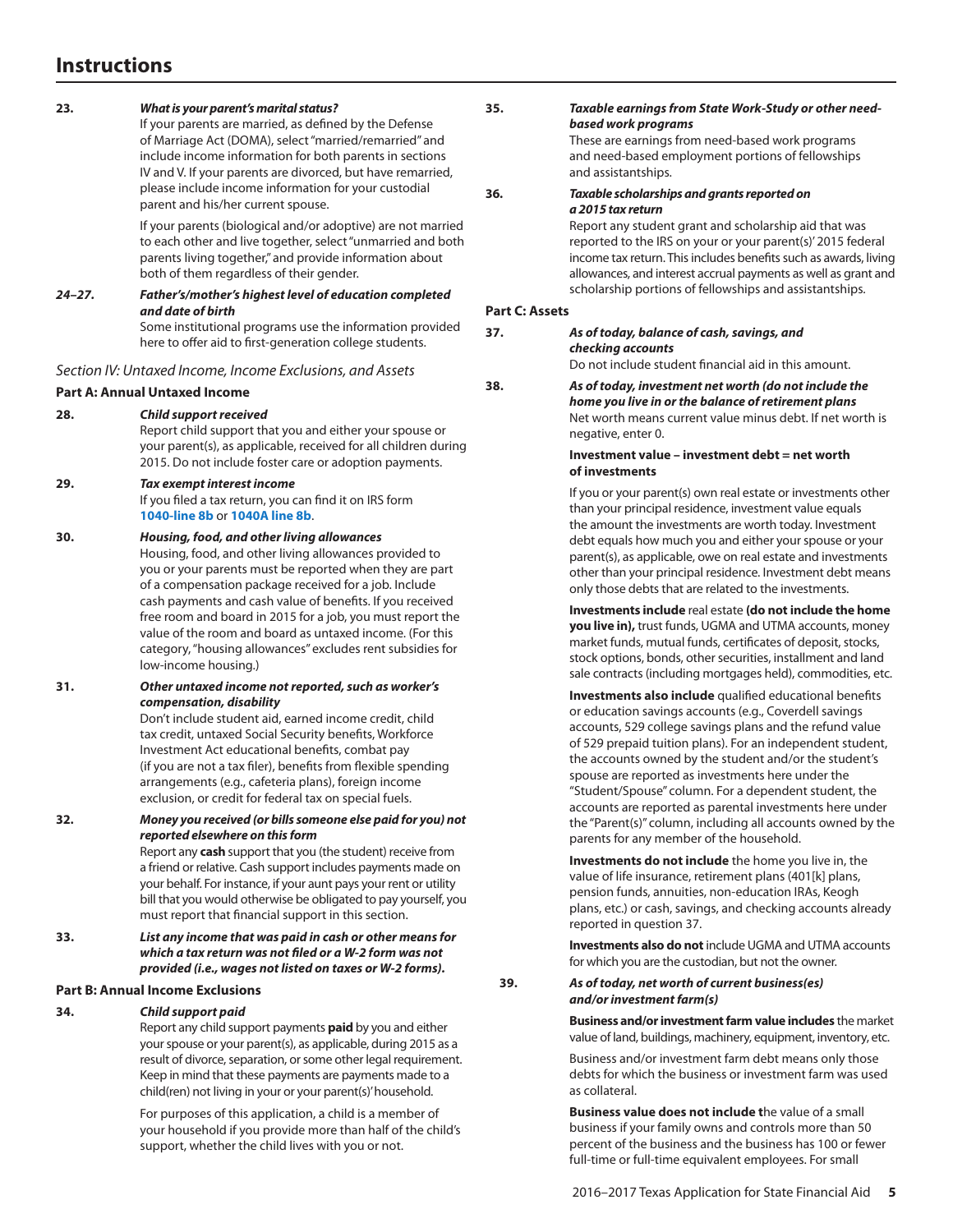business value, your family includes (1) persons directly related to you, such as parent, sister or cousin, or (2) persons who are or were related to you by marriage, such as a spouse, stepparent, or sister-in-law.

**Investment farm value does not include** the value of a family farm that you (your spouse and/or your parents) live on and operate.

#### *Section V: Total Family Income*

**40. Total Family Earnings**: In order to accurately assess your financial situation, your college/university needs to account for all sources of income. In cases where your family's earnings from employment are at or above the IRS filing threshold requirements, the financial aid office will require that you file tax taxes before processing your TASFA. Tax filing requirements can be found in IRS Publication 17, Table 1-1: Filing Requirements for Most Taxpayers. See https://www.irs.gov/uac/About-Publication-17

> **Nontax filers**: If you and/or your parents did not meet either of the IRS income filing thresholds, you will not be required to file taxes for financial aid purposes. However, you will need to provide a breakdown of your living expenses and explain the sources of income that you used to pay for those expenses. Your financial aid office may require that you provide additional documentation, so follow-up with them directly.

**Self-employment:** If you and/or your parent(s) are "selfemployed", you and or your parents will be required to file an income tax return if net earnings (e.g. business expenses minus business income) from self-employment were \$400 or more. The IRS defines "self-employed" as either of the following:

- You carry on a trade or business as a sole proprietor or an independent contractor.
- You are a member of a partnership that carries on a trade or business.
- You are otherwise in business for yourself (including a part-time business)

For more details go to /www.irs.gov/Individuals/Self-Employed

#### *Section VI: Statement of Selective Service Registration Status*

#### **41.** *Selective Service Registration Status*

If you are male between the ages of 18 and 25, you must register with Selective Service in order to qualify for any type of state aid (regardless of residency status).

You may obtain a Selective Service registration form from any local post office. Complete this registration form and mail it to the Selective Service System office.

As soon as you receive your registration acknowledgement card, you should provide a copy of this acknowledgement card to the financial aid office of the institution you are attending or plan to attend. While you wait to receive your acknowledgement card, you can still complete the TASFA by checking the last box.

#### *Certification of Registration Status*

Under Texas Education Code, Section 51.9095, if you are currently of the age and gender requiring registration with Selective Service, but knowingly and willfully fail to do so, you are ineligible to receive funds from the State of Texas.

## *Exemptions*

Almost all male U.S. citizens, and male noncitizens living in the U.S. who are 18 to 25 years of age, are required to register with Selective Service. Some noncitizens are required to register and others are not. **Noncitizens not required to register include men who are in the U.S. on student or visitor visas, and men who are part of a diplomatic or trade mission** 

**and their families.** Almost all other male noncitizens are required to register, including **undocumented residents**, legal permanent residents, and refugees.

#### *Non-Registrants*

If you are not registered as required, you are presently not eligible to receive state aid and should register promptly at a United States post office.

#### *Privacy Act Statement*

Because information on your registration status is essential for determining whether you are in compliance with the Selective Service law, **failure to provide the information requested by this statement will prevent you from receiving state aid.** This information is subject to verification with the Selective Service System.

#### *False Statement Notification*

A false statement may be grounds for your state aid to be suspended.

#### *Review*

Should any question arise regarding your registration or eligibility for an exemption, you may request an official "**status information**" letter from the Selective Service System by calling 1-888-655-1825. As an alternative, you may send a written request to the Selective Service System at P.O. Box 94638, Palatine, IL 60094-4638.

## **42. a.** *Student and Parent Signature*

Remember to sign your name on the application. Also, if you are classified as a dependent student, one of your parents must sign the application. The application will not be processed until all required signatures are included.

#### **b.** *High School Counselor*

**This section applies only to those students who will be \*first-year college students (freshmen) in the 2016– 2017 academic year.** If extenuating circumstances exist that preclude your parent from signing this form, your high school counselor can sign this form in lieu of your parents.

When a high school counselor signs this form on behalf of the student's parent, the high school counselor is attesting to the accuracy of the information provided on the application based on his or her knowledge of the student's situation. Also, by signing the form, the counselor agrees to cooperate with the college or university's financial aid administrator in providing documentation that verifies the student's family circumstances and economic situation.

The option of allowing the high school counselor to sign this form is simply for the purpose of establishing a connection between the high school counselor and the college's financial aid administrator to help clarify and document the student's circumstances.

Some college and university financial aid administrators may want to contact the high school counselor for additional information and documentation. Therefore, the high school counselor must provide the following contact information: name, title, telephone number, e-mail address, and mailing address.

Also, privacy laws may limit the information that your financial aid administrator may discuss with your high school counselor. Therefore, you may need to provide an official authorization that permits your financial aid administrator to discuss your situation with your high school counselor.

*\* If you will not be a first-year college student in academic year 2016–2017, but have extenuating circumstances that preclude your parents from signing this from, contact the college's financial aid office.*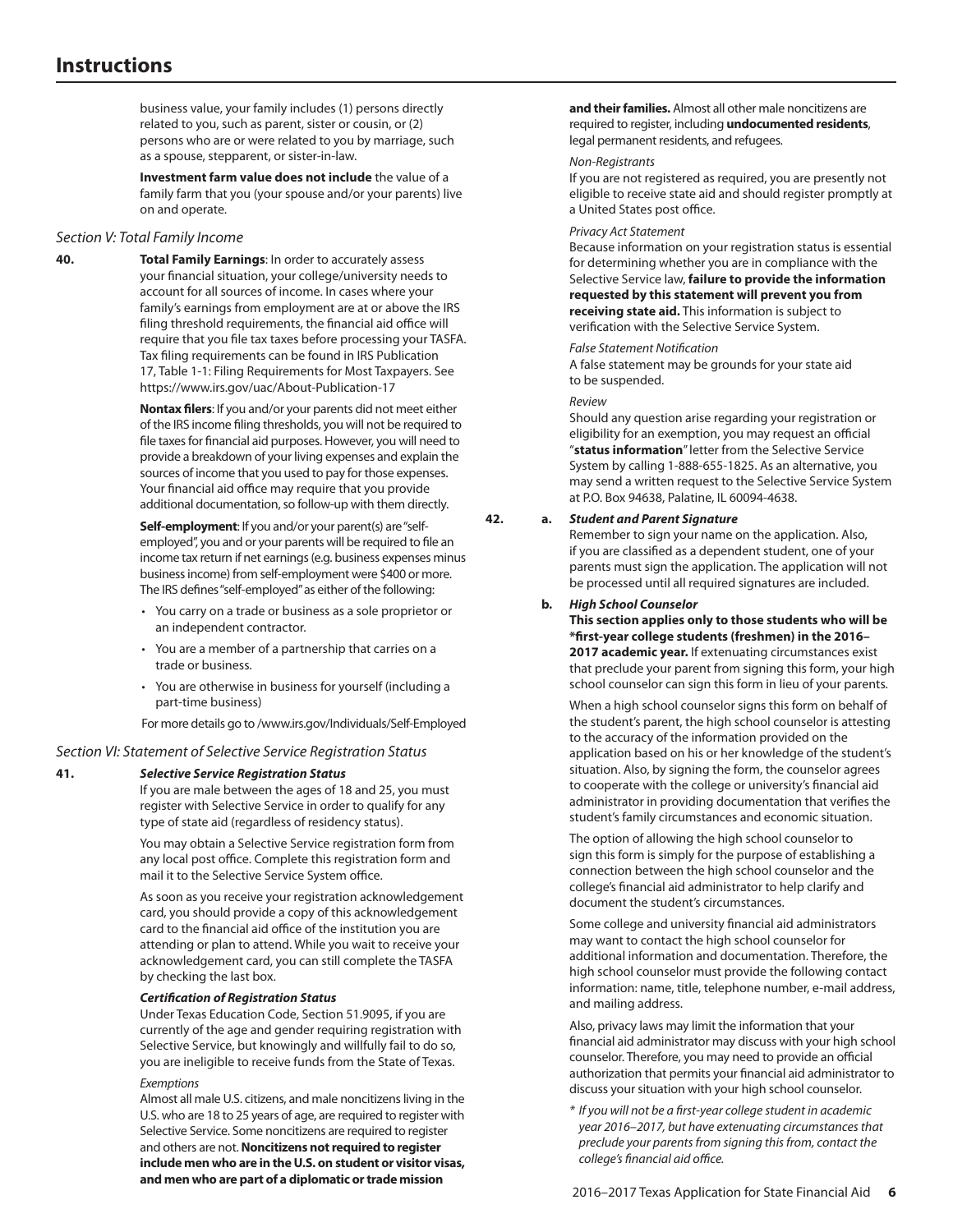| <b>College/university</b>                       | <b>Location</b>                                                                 | <b>Website</b>              |
|-------------------------------------------------|---------------------------------------------------------------------------------|-----------------------------|
| Abilene Christian University                    | Abilene                                                                         | www.acu.edu                 |
| <b>Alamo Community Colleges</b>                 | San Antonio, St. Phillips, Palo Alto, Northwest Vista                           | www.alamo.edu               |
| Amarillo College                                | Amarillo                                                                        | www.actx.edu                |
| Angelo State University                         | San Angelo                                                                      | www.angelo.edu              |
| <b>Austin College</b>                           | Sherman                                                                         | www.austincollege.edu       |
| <b>Austin Community College</b>                 | All locations                                                                   | www.austincc.edu            |
| <b>Baylor University</b>                        | Waco                                                                            | www.baylor.edu              |
| <b>Brazosport College</b>                       | Lake Jackson                                                                    | www.brazosport.edu          |
| Brookhaven College                              | <b>Farmers Branch</b>                                                           | www.brookhavencollege.edu   |
| Cedar Valley College                            | Lancaster                                                                       | www.cedarvalleycollege.edu  |
| Central Texas College                           | Killeen                                                                         | www.ctcd.edu                |
| Cisco College                                   | Cisco                                                                           | www.cisco.edu               |
| Coastal Bend College                            | Beeville, Alice, Kingsville, Pleasanton                                         | www.coastalbend.edu         |
| College of the Mainland                         | <b>Texas City</b>                                                               | www.com.edu                 |
| <b>Collin County Community College District</b> | Spring Creek Campus, Central Park, Preston Ridge                                | www.collin.edu              |
| Concordia University                            | Austin                                                                          | www.concordia.edu           |
| <b>Dallas Baptist University</b>                | <b>Dallas</b>                                                                   | www.dbu.edu                 |
| Del Mar College                                 | Corpus Christi                                                                  | www.delmar.edu              |
| <b>Eastfield College</b>                        | Mesquite                                                                        | www.eastfieldcollege.edu    |
| <b>East Texas Baptist University</b>            | Marshall                                                                        | www.etbu.edu                |
| El Centro College                               | <b>Dallas</b>                                                                   | www.elcentrocollege.edu     |
| El Paso Community College                       | El Paso                                                                         | www.epcc.edu                |
| Frank Phillips College                          | Borger                                                                          | www.fpctx.edu               |
| <b>Grayson College</b>                          | Denison                                                                         | www.grayson.edu             |
| Hill College                                    | Hillsboro, Cleburne                                                             | www.hillcollege.edu         |
| Houston Community College District              | Houston                                                                         | www.hccs.edu                |
| <b>Howard College</b>                           | <b>Big Spring</b>                                                               | www.howardcollege.edu       |
| Howard Payne University                         | Brownwood                                                                       | www.hputx.edu               |
| Jarvis Christian College                        | <b>Hawkins</b>                                                                  | www.jarvis.edu              |
| <b>Lamar University</b>                         | Beaumont                                                                        | www.lamar.edu               |
| Laredo Community College                        | Laredo                                                                          | www.laredo.edu              |
| Lee College                                     | Baytown                                                                         | www.lee.edu                 |
| Lon Morris College                              | Jacksonville                                                                    | www.lonmorris.edu           |
| Lonestar College System                         | North Harris, Kingwood, Tomball, Montgomery, Cy-fair,<br><b>University Park</b> | www.lonestar.edu            |
| Lubbock Christian University                    | Lubbock                                                                         | www.lcu.edu                 |
| <b>McLennan Community College</b>               | Waco                                                                            | www.mclennan.edu            |
| <b>McMurry University</b>                       | Abilene                                                                         | www.mcm.edu                 |
| <b>Midland College</b>                          | Midland                                                                         | www.midland.edu             |
| Midwestern State University                     | Wichita Falls                                                                   | www.mwsu.edu                |
| Mountain View College                           | <b>Dallas</b>                                                                   | www.mountainviewcollege.edu |
| Navarro College                                 | Corsicana                                                                       | www.navarrocollege.edu      |
| Northeast Texas Community College               | Mt. Pleasant                                                                    | www.ntcc.edu                |
| North Lake College                              | Irving                                                                          | www.northlakecollege.edu    |
| Odessa College                                  | Odessa                                                                          | www.odessa.edu              |
| Panola College                                  | Carthage                                                                        | www.panola.edu              |
| Paris Junior College                            | Paris, Greenville, Sulphur Springs                                              | www.parisjc.edu             |
| Paul Quinn College                              | <b>Dallas</b>                                                                   | www.pqc.edu                 |
| Prairie View A&M University                     | Prairie View                                                                    | www.pvamu.edu               |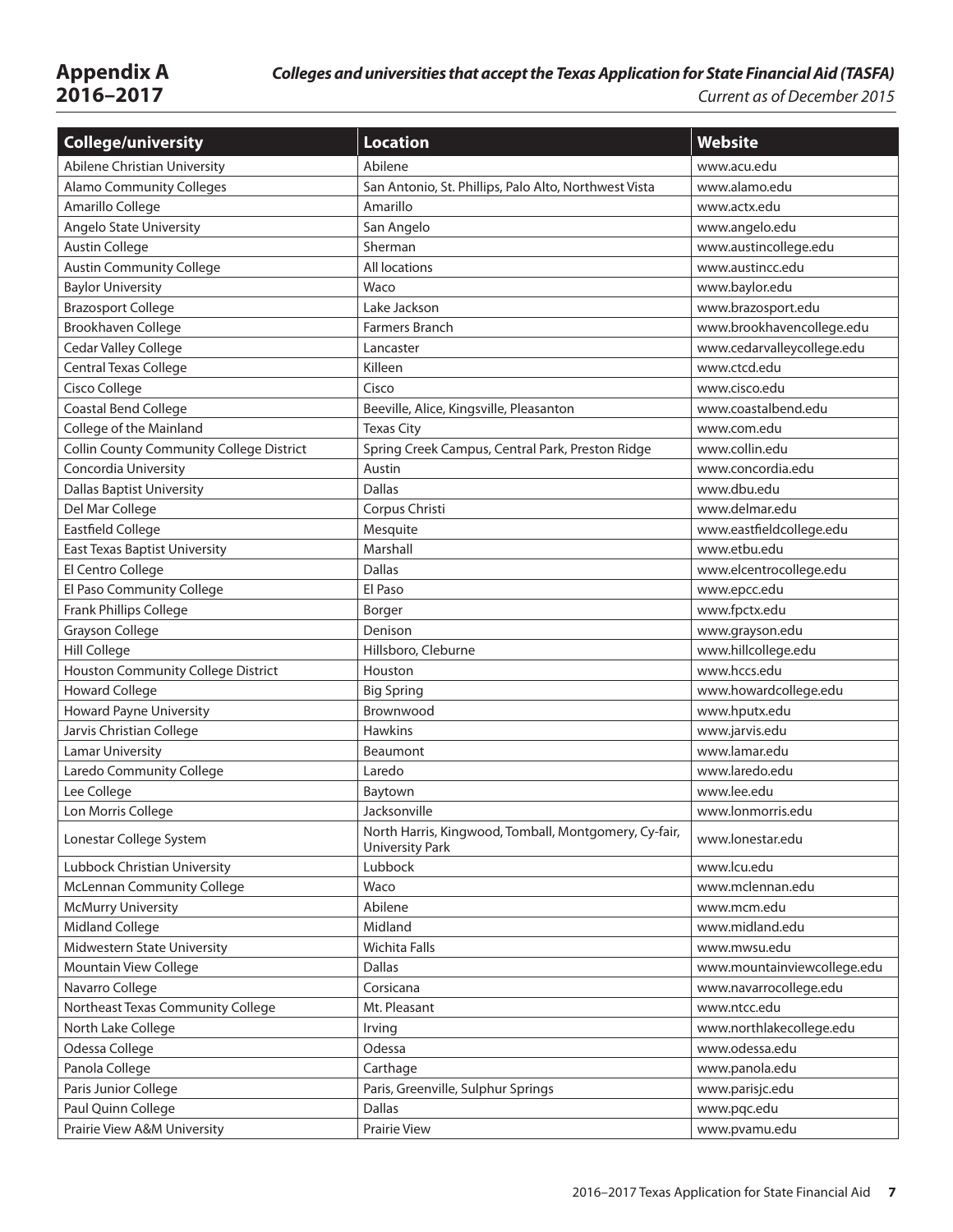**2016–2017** *Current as of December 2015*

| <b>College/university</b>                         | <b>Location</b>        | <b>Website</b>            |
|---------------------------------------------------|------------------------|---------------------------|
| Ranger College                                    | Ranger                 | www.rangercollege.edu     |
| <b>Richland College</b>                           | Richardson             | www.richlandcollege.edu   |
| Sam Houston State University                      | Huntsville             | www.shsu.edu              |
| San Jacinto College                               | Pasadena               | www.sjcd.edu              |
| <b>Schreiner University</b>                       | Kerrville              | www.schreiner.edu         |
| Southern Methodist University                     | <b>Dallas</b>          | www.smu.edu               |
| South Texas College                               | McAllen                | www.southtexascollege.edu |
| Southwestern Adventist University                 | Keene                  | www.swau.edu              |
| Southwestern Assemblies of God University         | Waxahachie             | www.sagu.edu              |
| St. Edward's University                           | Austin                 | www.stedwards.edu         |
| St. Mary's University                             | San Antonio            | www.stmarytx.edu          |
| Stephen F. Austin State University                | Nacogdoches            | www.sfasu.edu             |
| Sul Ross State University                         | Alpine                 | www.sulross.edu           |
| <b>Tarleton State University</b>                  | Stephenville           | www.tarleton.edu          |
| <b>Tarrant County College</b>                     | All locations          | www.tccd.edu              |
| Temple College                                    | Temple                 | www.templejc.edu          |
| <b>Texas College</b>                              | Tyler                  | www.texascollege.edu      |
| Texas A&M International University - Laredo       | Laredo                 | www.tamiu.edu             |
| Texas A&M University - College Station            | <b>College Station</b> | www.tamu.edu              |
| Texas A&M University - Commerce                   | Commerce               | www.tamu-commerce.edu     |
| Texas A&M University - Corpus Christi             | Corpus Christi         | www.tamucc.edu            |
| Texas A&M University — Galveston                  | Galveston              | www.tamug.edu             |
| Texas A&M - Health Science Center                 | <b>All locations</b>   | www.tamhsc.edu            |
| Texas A&M University - Kingsville                 | Kingsville             | www.tamuk.edu             |
| Texas A&M University - San Antonio                | San Antonio            | www.tamusa.tamus.edu      |
| Texas A&M University - Texarkana                  | Texarkana              | www.tamut.edu             |
| <b>Texas Christian University</b>                 | Fort Worth             | www.tcu.edu               |
| Texas Lutheran University                         | Seguin                 | www.tlu.edu               |
| <b>Texas Southern University</b>                  | Houston                | www.tsu.edu               |
| <b>Texas Southmost College</b>                    | Brownsville            | www.tsc.edu               |
| <b>Texas State Technical College</b>              | Harlingen              | www.harlingen.tstc.edu    |
| Texas State Technical College West Texas          | Sweetwater             | www.westtexas.tstc.edu    |
| <b>Texas State Technical College</b>              | Waco                   | www.waco.tstc.edu         |
| <b>Texas State University</b>                     | San Marcos             | www.txstate.edu           |
| <b>Texas Tech University</b>                      | Lubbock                | www.ttu.edu               |
| Texas Wesleyan University                         | Fort Worth             | www.txwes.edu             |
| <b>Texas Woman's University</b>                   | Denton                 | www.twu.edu               |
| The University of Texas at Arlington              | Arlington              | www.uta.edu               |
| The University of Texas at Austin                 | Austin                 | www.utexas.edu            |
| The University of Texas at Dallas                 | Richardson             | www.utdallas.edu          |
| The University of Texas at El Paso                | El Paso                | www.utep.edu              |
| The University of Texas Rio Grande Valley         | Brownsville, Edinburg  | www.utrgv.edu             |
| The University of Texas at San Antonio            | San Antonio            | www.utsa.edu              |
| The University of Texas at Tyler                  | Tyler                  | www.uttyler.edu           |
| The University of Texas Health Science Center     | Houston                | www.uth.edu               |
| The University of Texas Health Science Center     | San Antonio            | www.uthscsa.edu           |
| The University of Texas Health Science Center     | Tyler                  | www.uthealth.org          |
| The University of Texas MD Anderson Cancer Center | Houston                | www.mdanderson.org        |
| The University of Texas Medical Branch            | Galveston              | www.utmb.edu              |
| The University of Texas-Pan American              | Edinburg               | www.utpa.edu              |